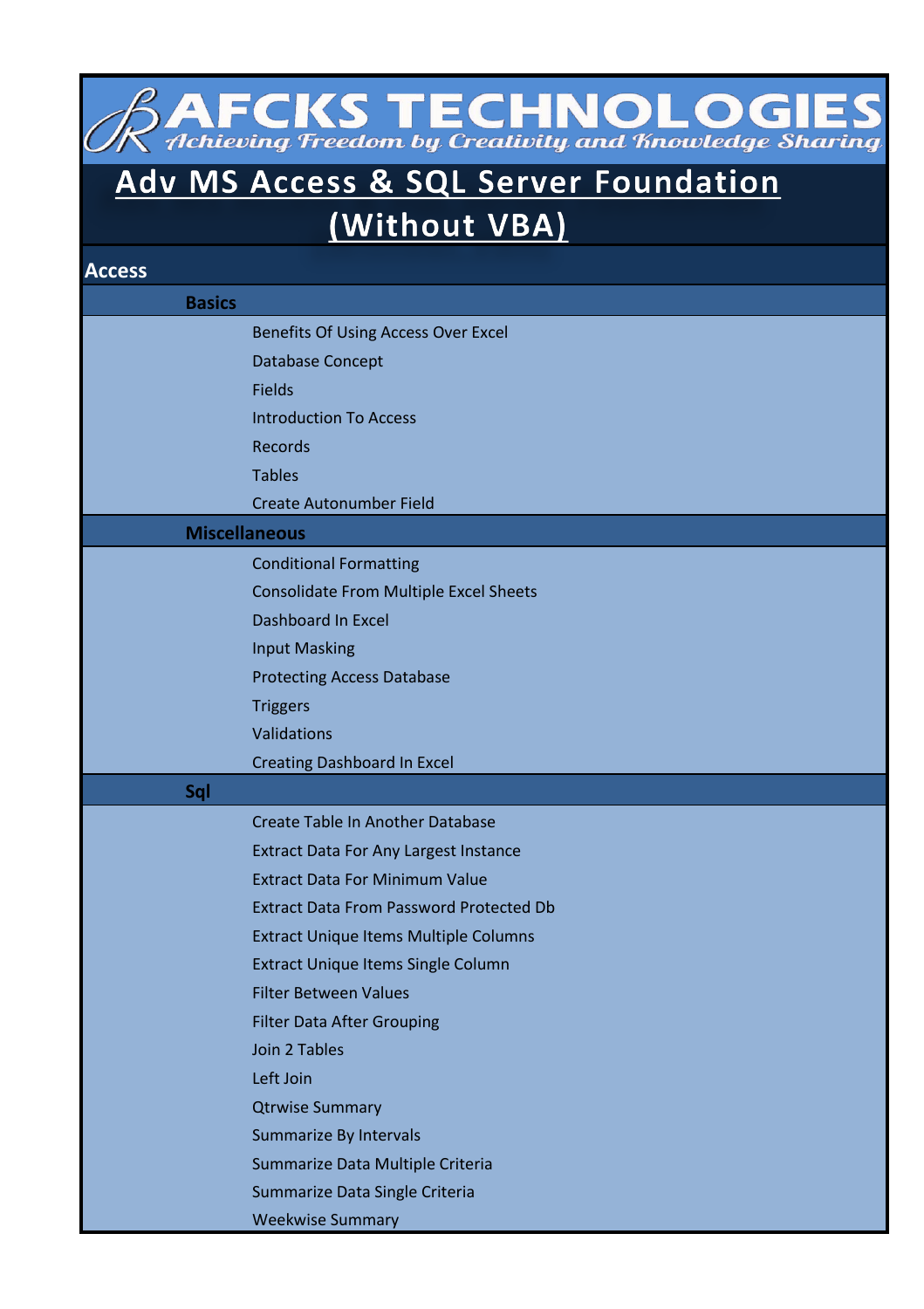Arrange Data Hierarchy Wise Adding Serial No. Arrange Data Hierarchy Wise Multi Level Calculate Aging Calculate Aging In Pivot Calculate Aging With Count Calculate Customer Base Yearwise Calculate Minimum Value Calculate Minimum Value For Specific Month Calculate Payment Break-up Calculate Running Total Calculate Salary Calculate Salary With Break-up Calculated Fields Calculating Bonus Categorize Performance Classifying Achieved Not Achieved Classifying Taxes Combine Tables Comparing Actual Vs Target Creating Calculated Fields In Table Date Differences Delete Records From Table Extract Bottom Data Extract Data On Basis Of Parameter Extract Entire Table Extract Records Matching In Another Table Extract Records Not Matching In Another Table Extract Specific Columns Extract Top Data Extract Unique Items Filter Excluding Criterias Filter Multi Column Filter Multiple Items In Same Column Filter Single Column Find Customer With Maximum Invoice Amount Formatting Month Formatting Numbers Formatting Qtr Formatting Week

Formatting Year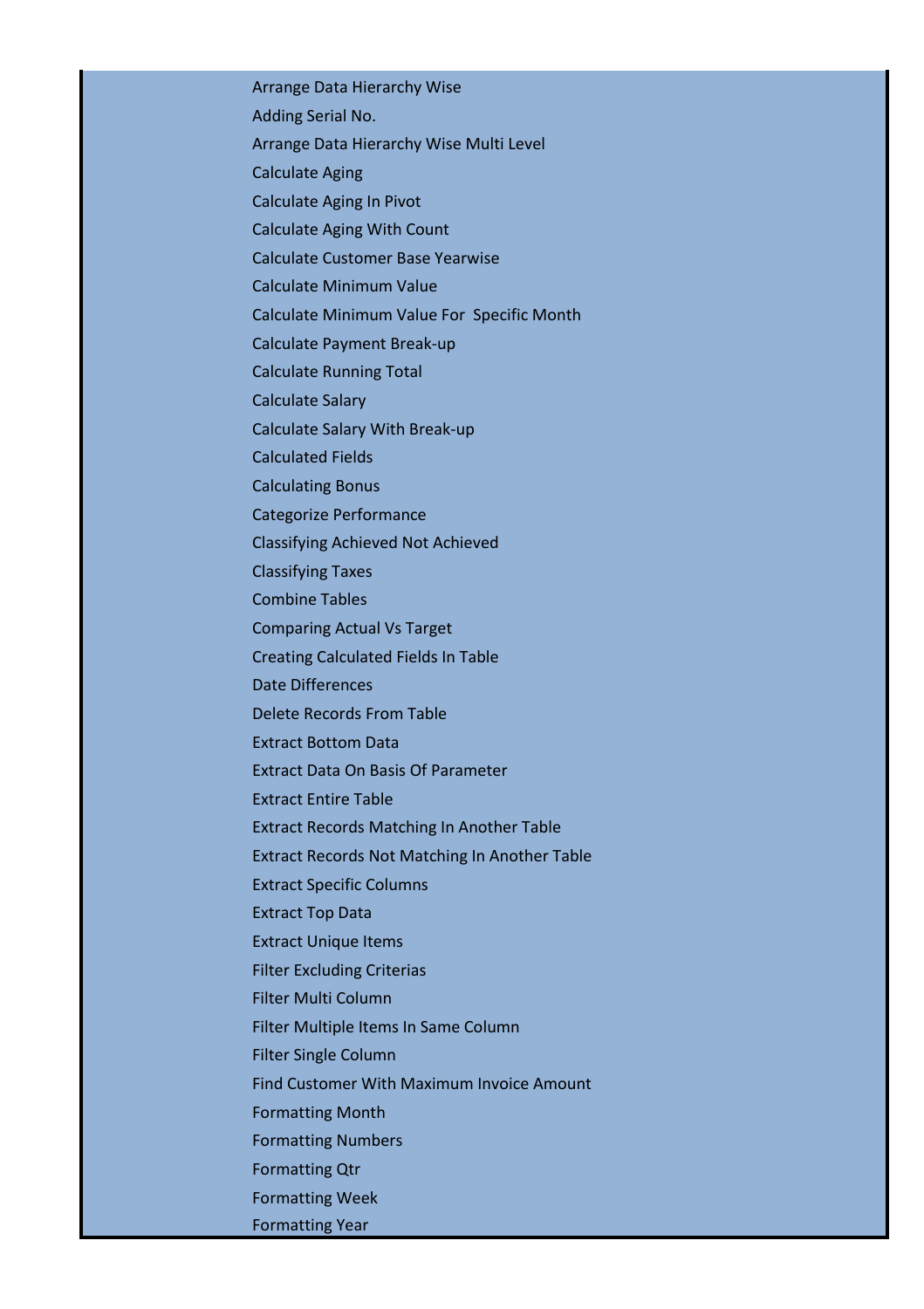|               | <b>Group Numbers</b>                              |
|---------------|---------------------------------------------------|
|               | Inner Join                                        |
|               | <b>Introduction To Sql</b>                        |
|               | <b>Join Fields</b>                                |
|               | <b>Join Multiple Tables</b>                       |
|               | Joining More Than Two Tables                      |
|               | <b>Make Table Query</b>                           |
|               | <b>Pivot Query</b>                                |
|               | <b>Pivot With Row &amp; Column Totals</b>         |
|               | <b>Sort Data</b>                                  |
|               | <b>Split Fields</b>                               |
|               | <b>Summarize Data</b>                             |
|               | <b>Summary With Grand Total</b>                   |
|               | <b>Summary With Subtotals</b>                     |
|               | <b>Update Fields</b>                              |
|               | <b>Update Joined Fields</b>                       |
|               | <b>Update Non Matching Records</b>                |
|               | Update Non Matching Records On Basis Of Selection |
|               | <b>Update Prices</b>                              |
|               | <b>Using Dlookup</b>                              |
|               | <b>Using Subquery</b>                             |
|               | <b>Wild Card Filters</b>                          |
|               | Year-monthwise Summary                            |
|               | <b>Year-qtrwise Summary</b>                       |
|               | <b>Yearwise Summary</b>                           |
| Eytornal Data |                                                   |

## **External Data**

| <b>Excel To Sql Server</b>              |  |
|-----------------------------------------|--|
| <b>Import Data From Excel</b>           |  |
| <b>Excel To Access</b>                  |  |
| Copy/paste                              |  |
| Import                                  |  |
| <b>Linked Tables</b>                    |  |
| <b>Move</b>                             |  |
| <b>Using Parameter</b>                  |  |
| <b>Using Parameter With Dropdown</b>    |  |
| Using Parameter With Multiple Dropdowns |  |
| <b>Using Parameter To Filter Data</b>   |  |
| <b>Access To Excel</b>                  |  |
| <b>Extract Table From Access</b>        |  |
| <b>Extract Unique Items From Access</b> |  |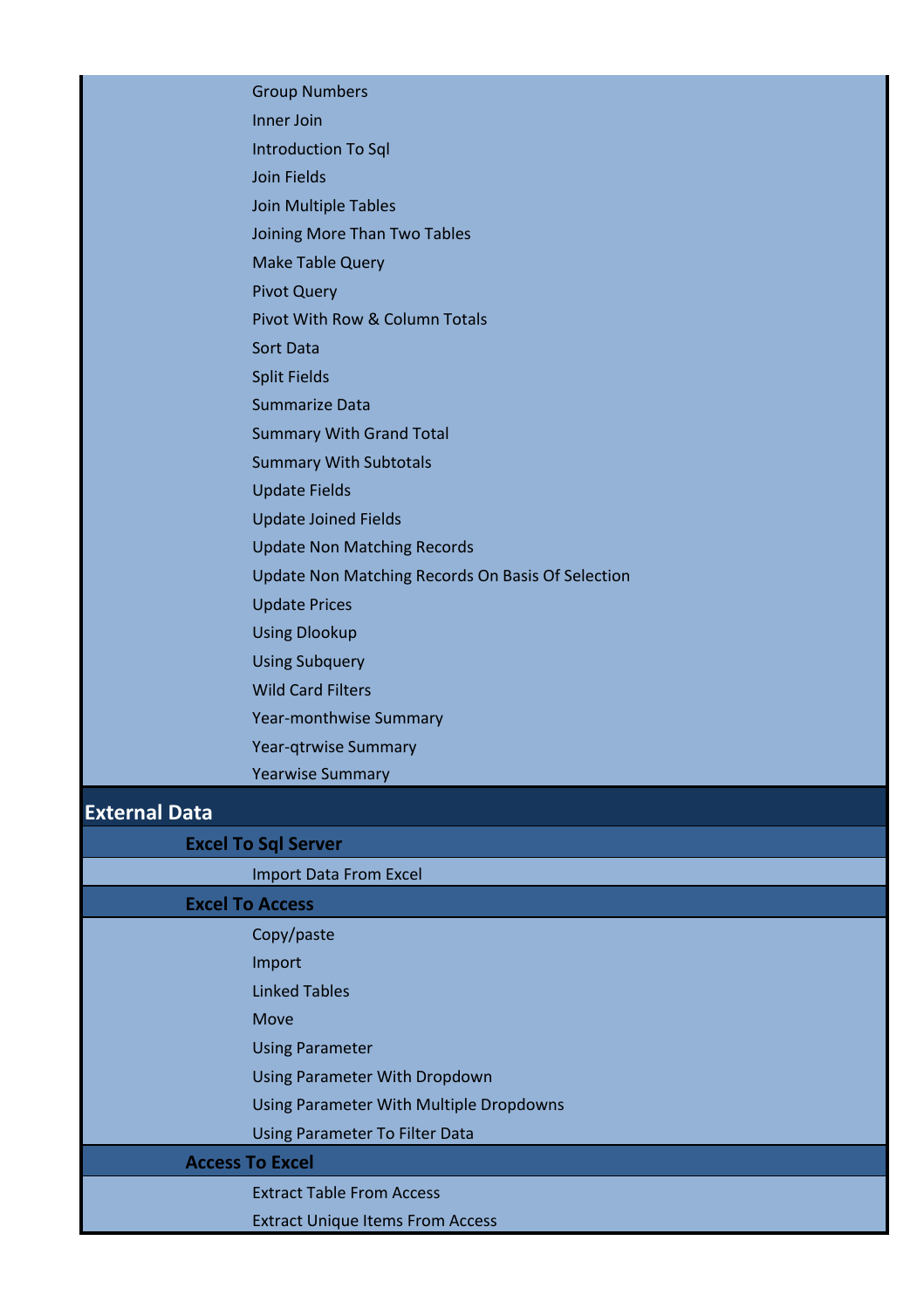|                | Query                                               |
|----------------|-----------------------------------------------------|
|                | <b>Export Data</b>                                  |
|                | <b>Access To Other</b>                              |
|                | <b>Export Data</b>                                  |
|                |                                                     |
| <b>Objects</b> |                                                     |
| <b>Macros</b>  |                                                     |
|                | Import Data From Excel By Macro                     |
|                | <b>Create Macro To Empty Table</b>                  |
|                | <b>Create Macro To Import Data From Excel</b>       |
|                | <b>Create Macro To Make Table</b>                   |
| <b>Report</b>  |                                                     |
|                | <b>Create Report</b>                                |
|                | <b>Create Report On Basis Of Selection</b>          |
|                | <b>Exploring Report Options</b>                     |
|                | <b>Group By Different Date Criterias</b>            |
|                | Group By Multiple Criteria                          |
|                | <b>Group By Single Criteria</b>                     |
| <b>Forms</b>   |                                                     |
|                | <b>Creating Picture Frame</b>                       |
|                | <b>Displaying Pictures</b>                          |
|                | Show Other Form On Click                            |
|                | <b>Introduction To Forms</b>                        |
|                | <b>Creating Form</b>                                |
|                | <b>Using Textbox</b>                                |
|                | <b>Using Commandbutton</b>                          |
|                | <b>Extract Data On Basis Of Input From Textbox</b>  |
|                | <b>Extract Data On Basis Of Input From Listbox</b>  |
|                | <b>Extract Data On Basis Of Input From Combobox</b> |
|                | <b>Create Dependent Dropdowns</b>                   |
|                | <b>Create Subform</b>                               |
|                | Populate Data In Listbox Dynamically                |
|                | <b>Using Macro Statements</b>                       |
|                | <b>Creating Navigation Form</b>                     |
| <b>Queries</b> |                                                     |
|                | <b>Creating &amp; Saving Queries</b>                |
|                | <b>Running Queries</b>                              |
| <b>Tables</b>  |                                                     |
|                | <b>Composite Key</b>                                |
|                | <b>Create Fields</b>                                |
|                | <b>Create Table</b>                                 |